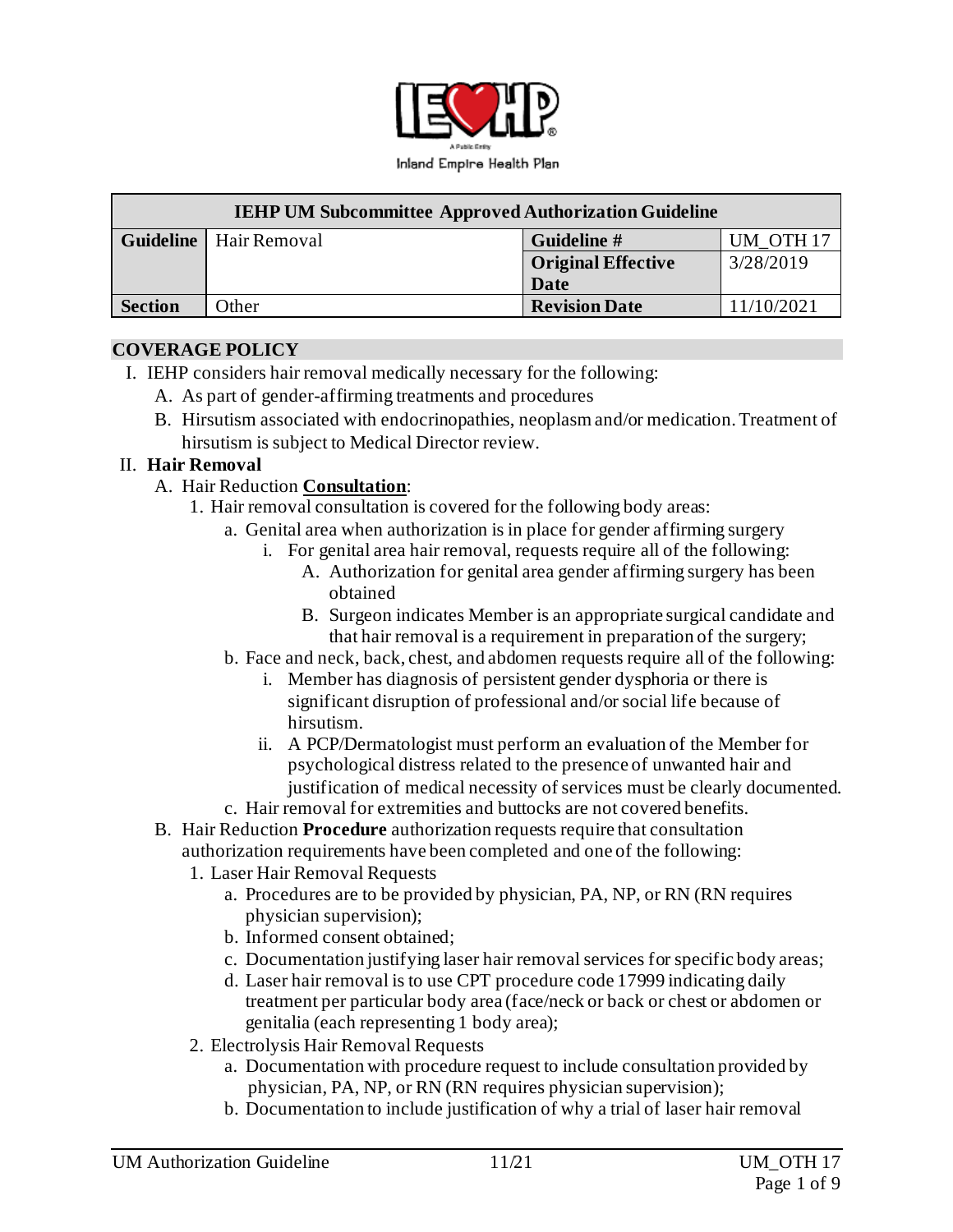should not precede electrolysis;

- c. Electrolysis will be provided by licensed electrologist;
- d. Electrolysis hair removal is to use CPT procedure code 17380 indicating 30 minutes of treatment, all inclusive, regardless of body area being treated;
- 3. Please refer to Hair Removal Worksheet (Appendix A) for an example of procedure documentation.

### **COVERAGE LIMITATIONS AND EXCLUSIONS**

- I. IEHP quantity limits for laser hair removal include:
	- A. Maximum 1 (one) CPT 17999 units per day per body area; 6 (six) units CPT 17999 in 6-month period per body area;
	- B. Frequency of treatment visits is to be no more frequent than every 4 weeks;
	- C. Every 6 months a follow up with PCP or dermatologist is required.
	- D. An updated treatment plan should be submitted indicating medical necessity for continued hair removal services with documentation that includes all of the following:
		- 1. Body areas that require further treatment
		- 2. Authorization request for follow up visit with hair removal provider
		- 3. Frequency limits for subsequent treatment after first 6 (six) months are to not exceed 6 (six) units CPT 17999 in 6-month period per body area.
		- 4. PCP or Dermatologist re-evaluation is to occur every 6 months to justify continued hair removal service. An evaluation of the Member for psychological distress related to the presence of unwanted hair and justification of medical necessity of services must be clearly documented.
- II. IEHP quantity limits for electrolysis include:
	- A. Requests are to have a maximum 4 (four) CPT 17380 units per day; 96 (ninety-six) CPT 17380 units in 6 (six) months;
	- B. Every 6 months a follow up with PCP or dermatologist is required.
	- C. An updated treatment plan should be submitted for continued hair removal services with documentation that includes all of the following:
		- 1. Body areas that require further treatment
		- 2. Authorization request for follow up visit with hair removal provider
		- 3. Frequency limits for subsequent requests are to not exceed 96 (ninety-six) CPT 17380 units/6-month period;
		- 4. PCP or Dermatologist re-evaluation is to occur every 6 months to justify continued hair removal services. An evaluation of the Member for psychological distress related to the presence of unwanted hair and justification of medical necessity of services must be clearly documented.
- III. Documentation to include justification of why a trial of laser hair removal should not precede electrolysis.

## **ADDITIONAL INFORMATION**

Hirsutism affects 5-10% of women of reproductive age. The most common cause of hirsutism in polycystic ovary syndrome (PCOS). It may be the initial and possibly only sign of an underlying androgen disorder. Regardless of the etiology, hirsutism is often associated with significant emotional distress. The major objective in the management of hirsutism are rule out a serious underlying medical condition and to devise a plan of treatment.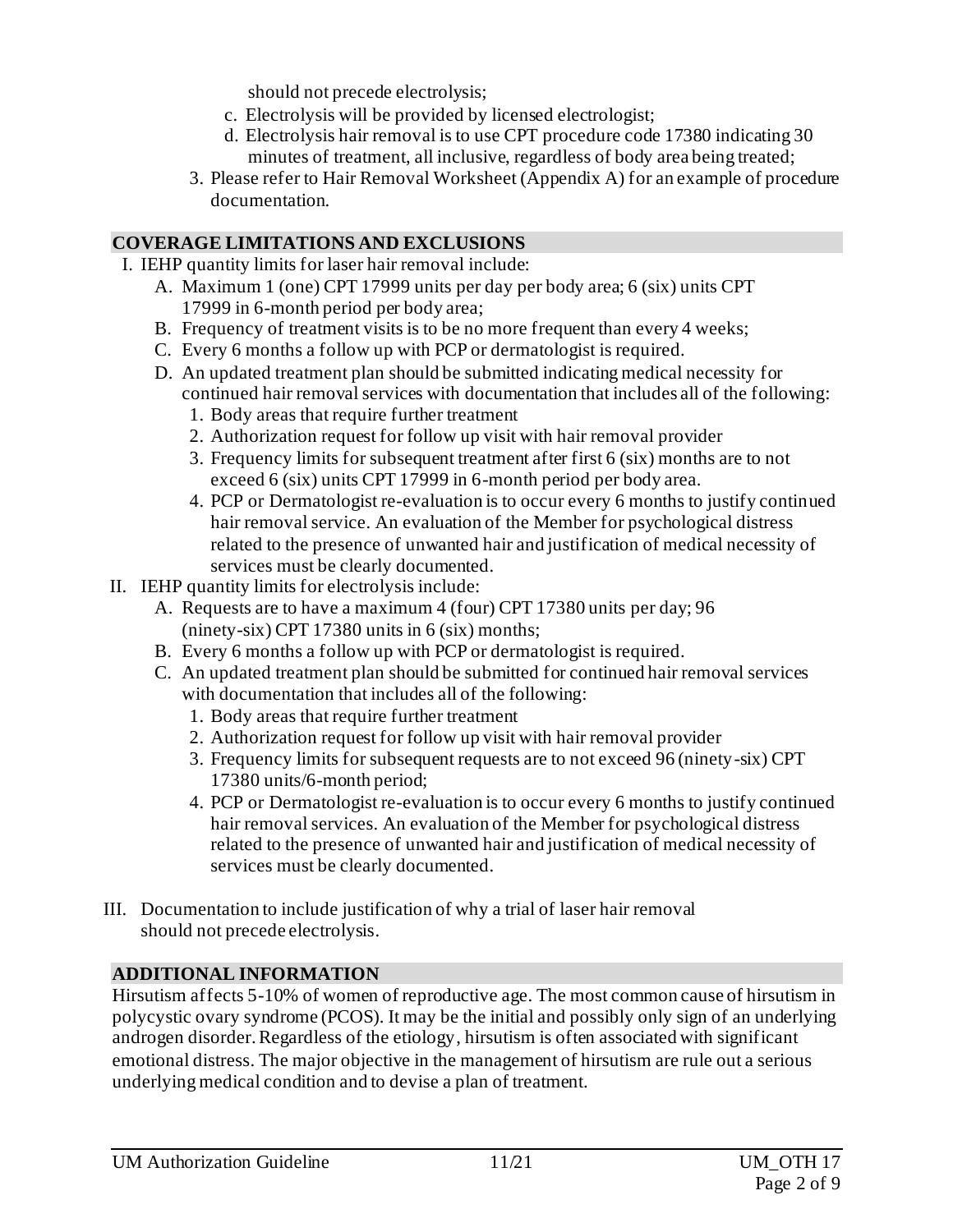### **CLINICAL/REGULATORY RESOURCE**

#### **Medi-Cal (2017):**

Treatment for gender dysphoria is a covered Medi-Cal benefit when medically necessary.

### **Department of Health Care Services, All Plan Letter 16-013 (2016):**

The purpose of this All Plan Letter (APL) is to remind Medi-Cal managed care health plans (MCPs) that they must provide covered services to all Medi-Cal beneficiaries, including transgender beneficiaries.

### **Apollo (2018):**

Either surgical or hormonal reassignment therapy must meet the Harry Benjamin International Gender Dysphoria Association criteria for gender reassignment.

#### **World Professional Association for Transgender Health Standards of Care for the Health of Transsexual, Transgender, and Gender-Nonconforming People, Version 7 - WPATH (2012):**

The World Professional Association for Transgender Health (WPATH) is an international, multidisciplinary, professional association whose mission is to promote evidence-based care, education, research, advocacy, public policy, and respect in transsexual and transgender health.

### **DEFINITION OF TERMS**

Gender dysphoria: Discomfort or distress that is caused by a discrepancy between a person's gender identity and that person's sex assigned at birth.

Hirsutism: Excess terminal hair growth (dark course hairs) in androgen-dependent areas (upper lip, chin, mid-sternum, upper abdomen, back and buttocks) in which women typically have little or no hair.

### **REFERENCES**

- 1. Apollo Managed Care, Medical Review Criteria Guidelines for Managing Care 20th edition, 2021. PRS 117B: Hair-Transplantation or Removal; Hirsutism. Accessed October 26, 2021.
- 2. Battle, E, Jr and LM Hobbs- 2004. Laser-assisted hair removal for darker skin types, Dermatologic Therapy 17: 177-183.
- 3. Centers for Medicare & Medicaid Services, 2016. National Coverage Determination (NCD) for Gender Dysphoria and Gender Reassignment Surgery (140.9).
- 4. Coleman, E., Bockting, W., et. al. "Standards of Care for the Health of Transsexual, Transgender, and Gender-Nonconforming People, Version 7." International Journal of Transgenderism, 13:165-232, Co. 2011: World Professional Association for Transgender Health.
- 5. California Department of Health Care Services, All Plan Letter 20-018 Ensuring Access to Transgender Services. Accessed October 26, 2021.
- 6. Hussain M, Polnikorn, N, DJ Goldberg. 2003."Laser-assisted hair removal in Asian skin: efficacy, complications, and the effect of single versus multiple treatments", Dermatol Surg., 29(3):249.
- 7. Barbieri RL, Ehrman DA, 2019. Evaluation of premenopausal women with hirsutism. UpToDate Accessed March 4, 2019.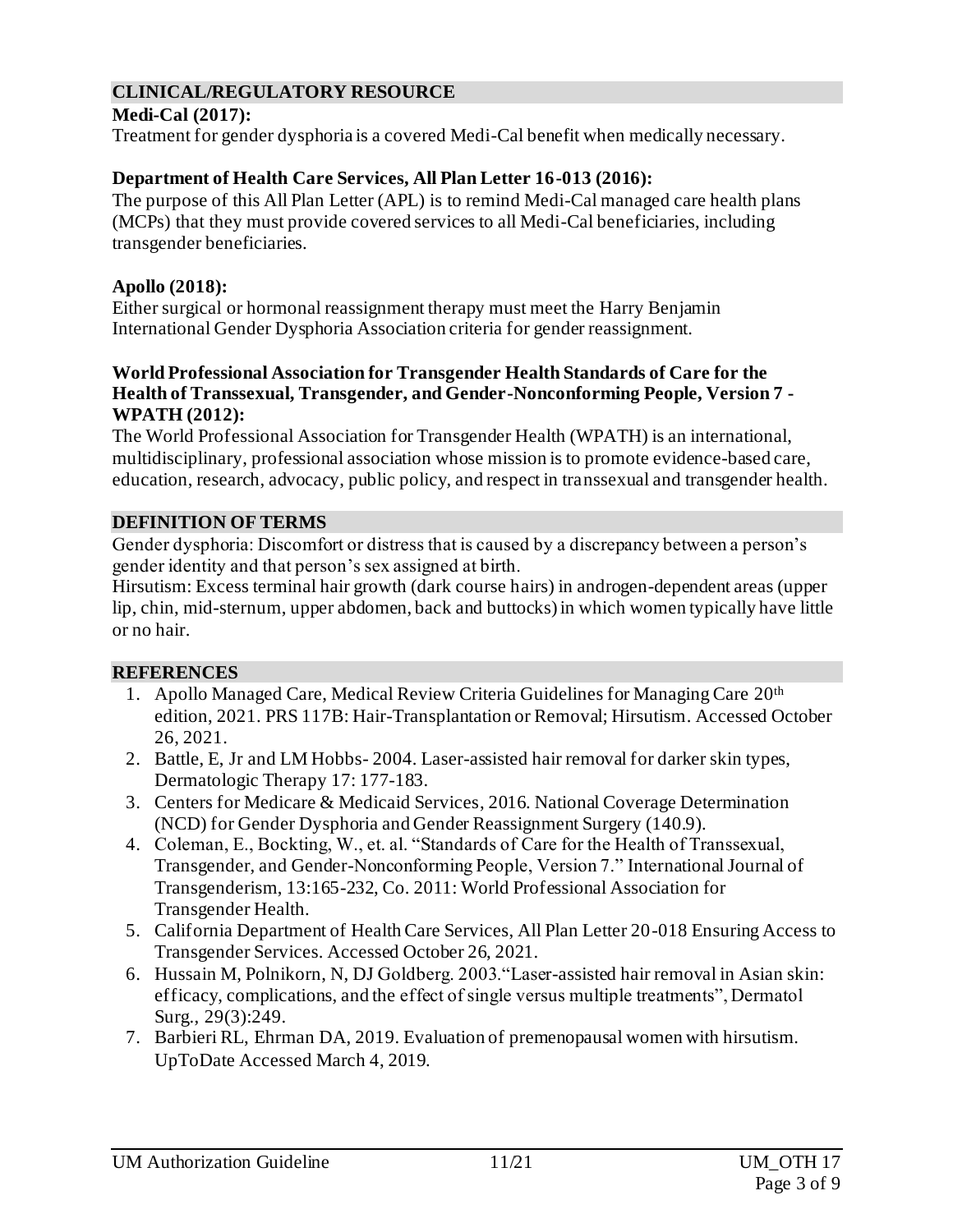[https://www.uptodate.com/contents/evaluation-of-premenopausal-women-with](https://www.uptodate.com/contents/evaluation-of-premenopausal-women-with-hirsutism?search=hirsuitism&source=search_result&selectedTitle=1~150&usage_type=default&display_rank=1)[hirsutism?search=hirsuitism&source=search\\_result&selectedTitle=1~150&usage\\_type=def](https://www.uptodate.com/contents/evaluation-of-premenopausal-women-with-hirsutism?search=hirsuitism&source=search_result&selectedTitle=1~150&usage_type=default&display_rank=1) [ault&display\\_rank=1](https://www.uptodate.com/contents/evaluation-of-premenopausal-women-with-hirsutism?search=hirsuitism&source=search_result&selectedTitle=1~150&usage_type=default&display_rank=1)

8. Fitzpatrick TB, 1988. The validity and practicality of skin types I through VI. Arch Dermatol 124: 869-871.

### **DISCLAIMER**

IEHP Clinical Authorization Guidelines (CAG) are developed to assist in administering plan benefits, they do not constitute a description of plan benefits. The Clinical Authorization Guidelines (CAG) express IEHP's determination of whether certain services or supplies are medically necessary, experimental and investigational, or cosmetic. IEHP has reached these conclusions based upon a review of currently available clinical information (including clinical outcome studies in the peer-reviewed published medical literature, regulatory status of the technology, evidence-based guidelines of public health and health research agencies, evidencebased guidelines and positions of leading national health professional organizations, views of physicians practicing in relevant clinical areas, and other relevant factors). IEHP makes no representations and accepts no liability with respect to the content of any external information cited or relied upon in the Clinical Authorization Guidelines (CAG). IEHP expressly and solely reserves the right to revise the Clinical Authorization Guidelines (CAG), as clinical information changes.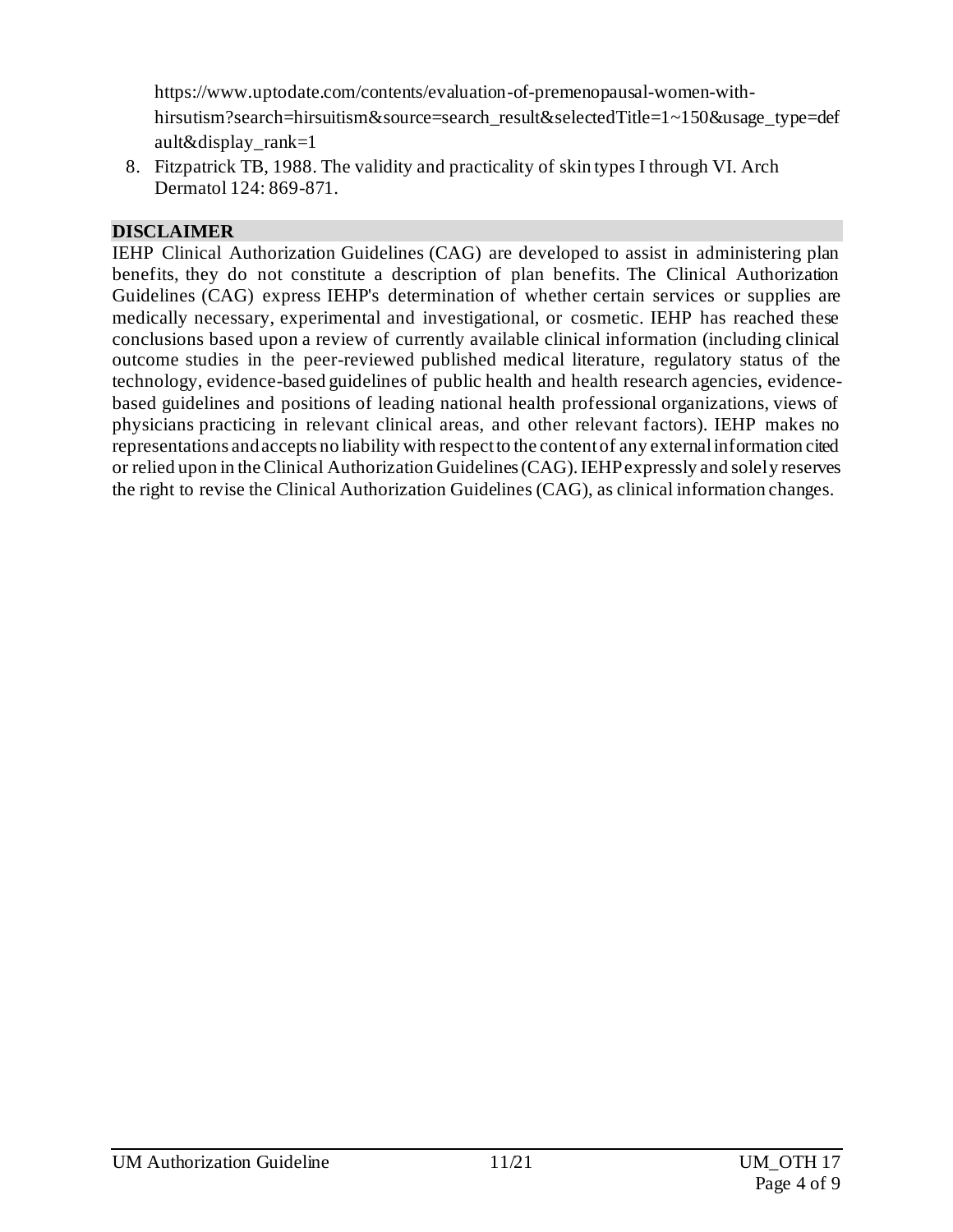## **Hair Removal Worksheet Appendix A**

#### **1. Type of Excess Hair**

- **a.** Hirsutism (see section 2)
- **b.** Lanugo hair: soft, vellus, androgen-independent unpigmented hair that covers the entire body of a newborn. It may also be seen in women with anorexia nervosa
- **c.** Hypertrichosis: excessive growth of androgen-independent hair that is vellus, prominent in nonsexual areas and most commonly familial, caused by systemic disorders such as hypothyroidism, anorexia nervosa, malnutrition, prophyria or dermatomyositis, or oral medications such as phenytoin, penicillamine, diazoxide, minoxidil, or cyclosporine.

### **2. Quantification of Hair Growth: Ferriman-Gallwey Score-** *Attachment 1*

- **a.** Refer to the scoring chart. Each of nine androgen-sensitive body areas is assigned a score from 0 (no hair) to 4 (frankly masculine). These scores are summed to provide a hirsutism score. Expression of generalized hirsutism varies with racial ethnic groups:
	- **i.** Black or white women: >8 is considered abnormal. 8-15= mild hirsutism, 16-25 moderate, >25 severe
	- **ii.** Mediterranian, Hispanic, Middle Eastern women: > 9-10 is considered abnormal
	- **iii.** Asian women: > 2 is abnormal
- **b.** Scores may not be an accurate reflection of the severity of distribution of hair growth because women may be using shaving, plucking, waxing or chemical depilatories, especially on the face.

### **3. Quantification of Skin Pigmentation (Fitzpatrick skin type) -** *Attachment 2*

### **4. Patient History**

- **a.** History of hypertrophic scarring or keloid formation yes on o
- **b.** Medications prescribed:

**\_\_\_**Accutane (current use) \_\_\_\_\_Accutane (used > 6 months ago)

Phenytoin Penicillamine Diazoxide Minoxidil Cyclosporine

c. History of chronic or current herpes infection (consider prophylactic antiviral medication)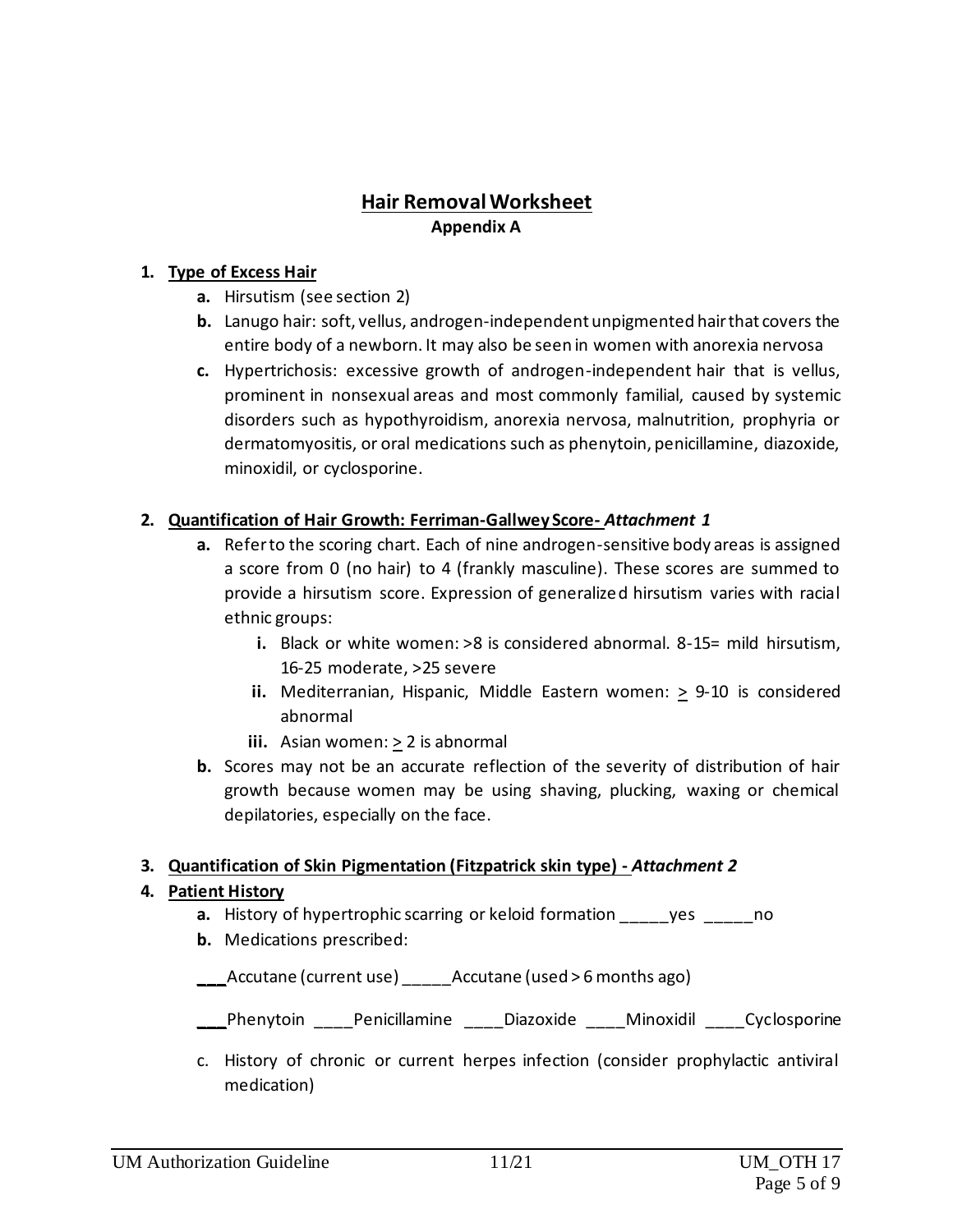#### 5. **Treatment**

|              | a. Estimated number of visits:                                |
|--------------|---------------------------------------------------------------|
|              | b. Frequency of visits:                                       |
| c. Test Spot |                                                               |
|              | <b>i.</b> Area tested: _____________                          |
|              | <b>ii.</b> Fluence levels delivered (J/cm <sup>2</sup> )      |
|              | iii. Pulse durations used:                                    |
|              | iv. Results:                                                  |
| Pain         | Perifollicular edema          Erythema        Other (specify) |

### **6. Informed Consent, Including Discussion of:**

- **a.** Possible laser-induced side effects caused by thermal epidermal damage: crusting, scabbing, blistering, pigmentary alterations, scarring. Also folliculitis-type reaction or herpes reactivation
- **b.** Pain

### **7. Signed Informed Consent in Chart and Copy to Patient**

### **8. Patient Post-Treatment Instructions**

- **a.** What to expect in the next 24-48 hours
- **b.** When to call the Laser Treatment Center
- **c.** When to go to Urgent Care or the Emergency Room

### **9. Next Appointment Date**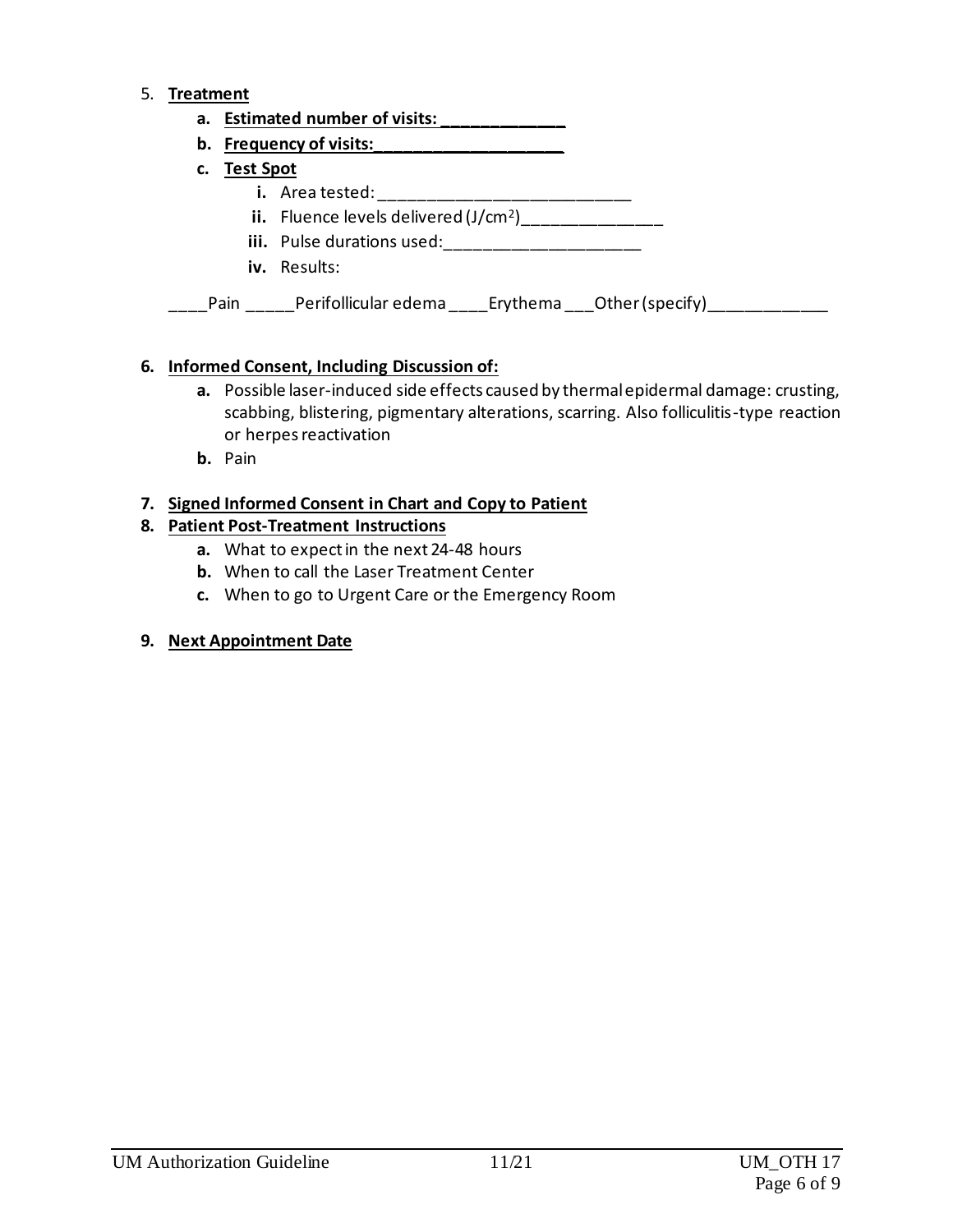#### Attachment 1

### **Grading of severity of hirsutism in women**



Ferriman-Gallwey hirsutism scoring system. Each of the nine body areas that is most sensitive to androgen is assigned a score from 0 (no hair) to 4 (frankly virile), and these are summed to provide a hormonal hirsutism score. "Focal" hirsutism (score 1 to 7) is a common normal variant, whereas generalized hirsutism (score of 8 or more) is abnormal in the general United States population. The normal score is lower in Asian populations and higher in Mediterranean populations.

*Reproduced with permission from: Hatch R, Rosenfield RS, Kim MH, Tredway D. Hirsutism: implications, etiology, and management. Am J Obstet Gynecol 1981; 140:815. Copyright © 1981 Elsevier.* Graphic 66629 Version 8.0